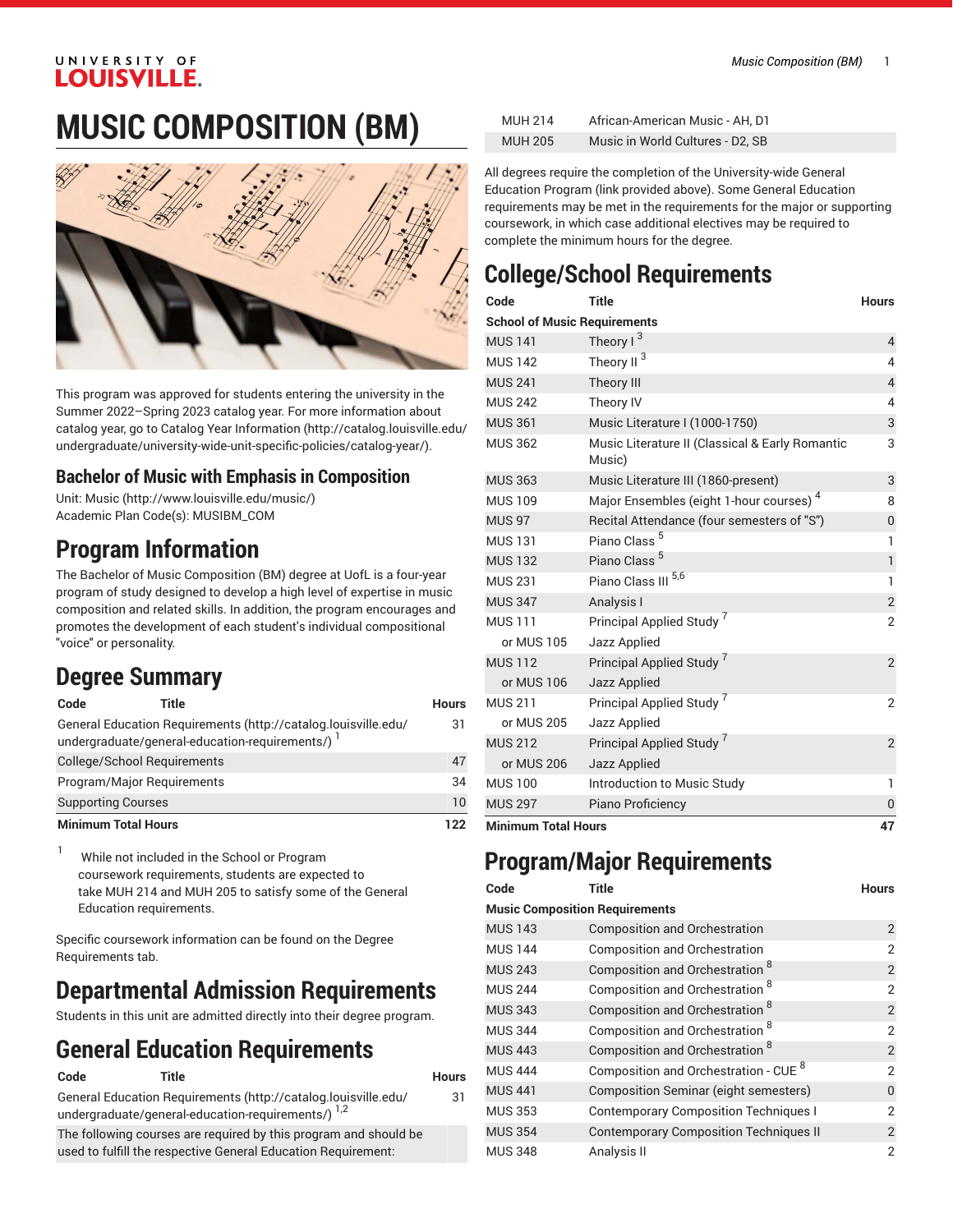### UNIVERSITY OF **LOUISVILLE.**

| <b>MUS 270</b> | <b>Creative Audio Recording and Production</b><br>Techniques |               |
|----------------|--------------------------------------------------------------|---------------|
| <b>MUS 547</b> | <b>Chromatic Harmony and Analysis</b>                        |               |
| <b>MUS 548</b> | Post-Tonal Theory and Analysis                               | $\mathcal{P}$ |
| <b>MUS 549</b> | Renaissance Counterpoint                                     | 2             |
| <b>MUS 550</b> | <b>Baroque Counterpoint</b>                                  | $\mathcal{P}$ |
| <b>MUS 567</b> | Introduction to Electronic and Computer Music                | 2             |
| <b>MUS 497</b> | Senior Recital - CUE <sup>9</sup>                            |               |

**Minimum Total Hours 34**

| Code                       | Title                    | <b>Hours</b>   |
|----------------------------|--------------------------|----------------|
| <b>Supporting Courses</b>  |                          |                |
| <b>MUS 359</b>             | Conducting I             | $\overline{2}$ |
| <b>MUS 325</b>             | Arts Instrument          |                |
| <b>MUS 326</b>             | Arts Instrument          | 1              |
| <b>MUS 425</b>             | Arts Instrument          |                |
| <b>MUS 426</b>             | Arts Instrument          |                |
| <b>MUS 551</b>             | Studies in Improvisation | 2              |
| Electives <sup>10</sup>    |                          | $\overline{2}$ |
| <b>Minimum Total Hours</b> |                          | 10             |

### **Upper Division Assessment**

All students enrolled in a music degree program will be reviewed at the approximate midpoint of the selected program in order for students to achieve Upper Division status. Students must meet the standards of this review to register for 400-level courses in music. Both the elements and standards of the review are established by the faculty and include credit for MUS 242 Theory IV or Analysis (MUS 347 for BA General; MUS 349 for BA Jazz Studies; MUS 350 for BA Music & New Media); MUS 361 Music Literature I; 4 semesters of Applied Instrument at the course numbers required for the degree; Piano Proficiency Examination; MUS 97 Recital Attendance, with a grade S for 4 semesters; Ensemble participation; cumulative 2.5 GPA (good standing); minimum of 48 credit hours completed; pass ENGL 101 or ENGL 105; and 3 additional General Education/Cardinal Core courses.

Additional specific elements and standards appropriate to specific degree programs in jazz studies (including jazz performance, music education and music therapy with tracks in jazz studies, and the BA in jazz studies), music composition, music education, music history, instrumental and vocal performance, pedagogy, music theory, and music therapy are required of students in order to achieve Upper Division status and to continue in the degree program. Specific degree requirements are determined by the concentration and area faculties and are outlined in the *Undergraduate Student Handbook*.

#### **Code Title Hours**

**Culminating Undergraduate Experience (Graduation requirement)** Requirement fulfilled by completing:

MUS 497 Senior Recital - CUE

1 Students are required to take MUH 214 African-American Music - AH, D1 and MUH 205 Music in World Cultures - D2, SB.

 $2^{\circ}$  MUH courses will not be accepted as music electives or cardinal core courses with the exception of ANTH 205/MUH 205 and PAS 214/MUH 214.

- 3 Students who do not pass the computer-based Fundamentals Test prior to the beginning of the fall semester are required to enroll in MUS 91 Fundamentals of Music I for 0 credit concurrently with MUS 141 Theory I . Students who do not pass MUS 141, and students who enter the School of Music in January and do not place into MUS 142 Theory II , must enroll in MUS 92 for the spring semester. Credits for MUS 92 do not count toward the degree.
- 4 Strings take section 01, others solely dependent on the ensemble audition.
- 5 If applied principal is piano, Piano Class is replaced with 3 hours of electives. For students with a piano background, three semesters of MUS 121-MUS 221 (Secondary Piano) may be substituted.
- 6 Students will take the Piano Proficiency Examination at the end of MUS 231. Any student not completing the Piano Proficiency Examination will be required to take MUS 232 until the proficiency exam requirement is complete.

Students must be enrolled continuously in Piano Class until their requirement has been completed. Those who pass the Piano Proficiency Examination before the end of the third semester of Piano Class may replace the requirement with electives or with secondary piano if faculty load permits. Entering students who have a background in piano may register for Piano Proficiency MUS 297 for one semester with approval of the Keyboard Area.

- 7 Students may choose either the applied principal (non-jazz) lesson sequence (MUS 111, MUS 112, MUS 211, MUS 212, MUS 325, MUS 326, MUS 425, MUS 426) or applied jazz lesson sequence (MUS 105, MUS 106, MUS 205, MUS 206, MUS 325, MUS 326, MUS 425, MUS 426). Except upon petition and approval, students will be locked in to the entire sequence of either applied principal (non-jazz) or applied jazz lessons. Only instrumentalists with corresponding jazz instructors at UofL may opt for the applied jazz lesson sequence.
- 8 Undergraduate composition majors enrolled in MUS 243–MUS 444 are required to present public performances of their original works to average at least eight minutes of music per semester. The senior recital does not count toward these averages, but does fulfill the requirement for the semester in which it is given.
- 9 Students must present a recital of original works.
- <sup>10</sup> Music electives in any Bachelor of Music degree should be chosen from courses in Music History, Music Theory/Composition, Music Education, Music Literature, Music Pedagogy, Music Therapy, Jazz, a secondary applied area, or a non-required ensemble. Courses beyond the degree requirement in the student's major applied area or in the required major ensemble(s) are not appropriate. MUH courses will not be accepted as music electives. School of Music students may count up to two one-hour Physical Education courses toward the general elective requirement.

### **Flight Plan**

| Course                       | Title                                             | <b>Hours</b>   |
|------------------------------|---------------------------------------------------|----------------|
| Year 1                       |                                                   |                |
| Fall                         |                                                   |                |
| <b>MUS 100</b>               | Introduction to Music Study                       |                |
| <b>MUS 109</b>               | <b>Major Ensembles</b>                            |                |
| <b>MUS 111</b><br>or MUS 105 | <b>Principal Applied Study</b><br>or Jazz Applied | $\mathfrak{p}$ |
| <b>MUS 141</b>               | Theory I                                          | $\overline{4}$ |
| <b>MUS 97</b>                | <b>Recital Attendance</b>                         | 0              |
| <b>MUS 131</b>               | Piano Class (or Music Elective)                   | 1              |
| <b>MUS 143</b>               | Composition and Orchestration                     | $\overline{2}$ |